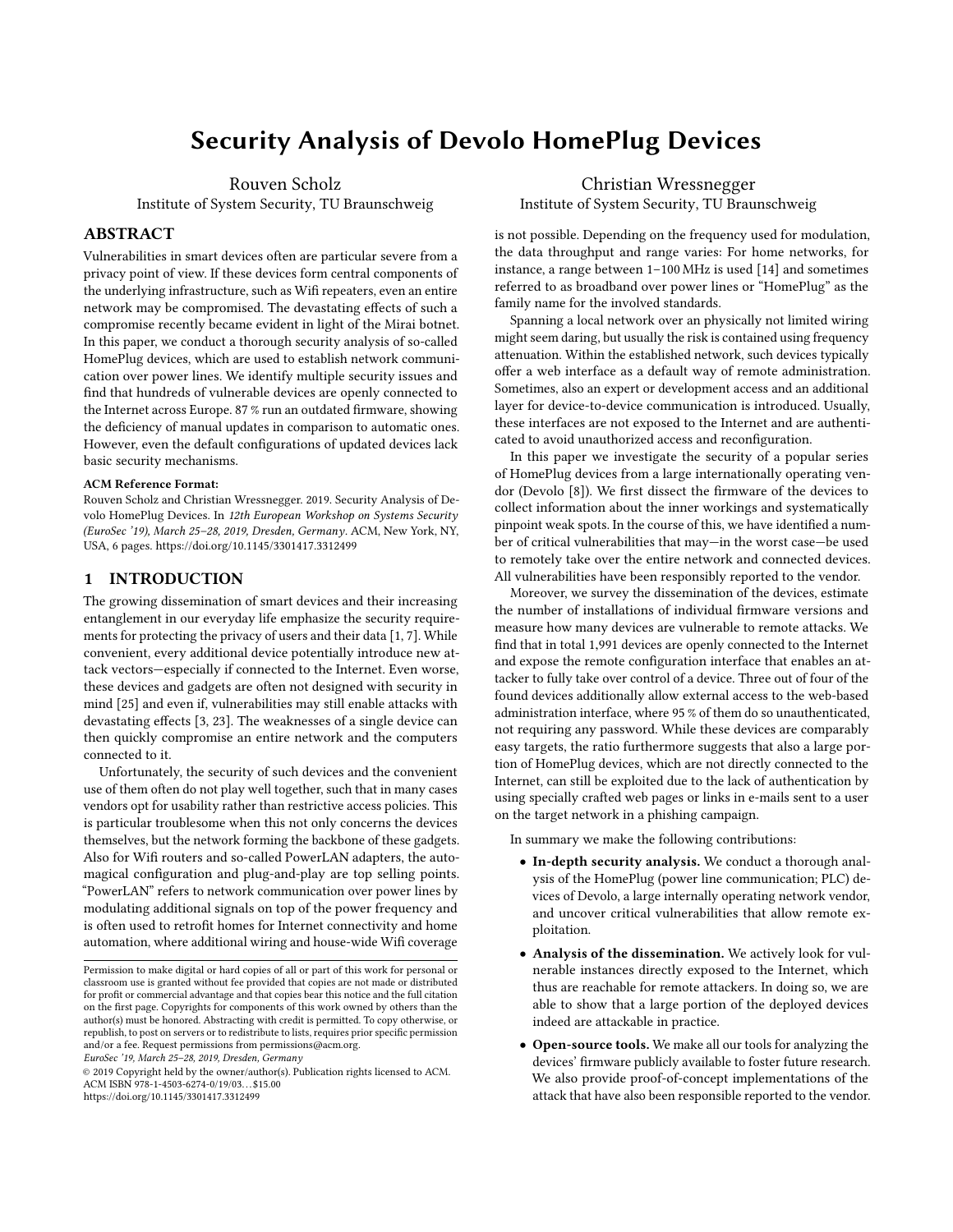<span id="page-1-1"></span>

| Variable                           | Functionality                | <b>Values</b> | Writable via DHCI/Web |
|------------------------------------|------------------------------|---------------|-----------------------|
| HomePlug.SetFactoryDefaultPassword | The default network password | HomePlugAV    |                       |
| System.Baptization.Hostname        | The device's host name       | string        |                       |
| System.Baptization.RemoteSyslog    | Recipient of the system log  | IPv4 address  |                       |
| System.Baptization.Telnetd         | Activate telnet daemon       | 0,1           |                       |
| System.DeviceType                  | Type of device               | string        |                       |
| System.FactoryDefaults             | Restore factory settings     |               |                       |
| System. Reboot                     | Reboot device                |               |                       |
| System.SerialNumber                | Serial number of the device  | string        |                       |
| Wireless.AP1.Active                | Enable Wifi                  | on $/$ of f   |                       |
| System.ProductName                 | Name of the product          | string        |                       |

| Table 1: Selection of configuration variables of a Devolo dLAN 500 series device. |  |  |  |
|-----------------------------------------------------------------------------------|--|--|--|
|                                                                                   |  |  |  |

The remainder of the paper is structured as follows: [Section 2](#page-1-0) provides an analysis of a popular series of HomePlug devices and describes several severe software vulnerabilities, before we inspect the dissemination of exploitable devices on the Internet in [Section 3.](#page-2-0) In [Section 4,](#page-3-0) we resume with a description of a remote attack to take over PowerLAN devices, even if they are not directly connected to the Internet. Subsequently, we look upon countermeasures in [Section 5](#page-4-0) and discuss related work in [Section 6.](#page-4-1) [Section 7](#page-4-2) concludes the paper.

#### <span id="page-1-0"></span>2 SECURITY ANALYSIS

We begin with a description and security analysis of the dLAN 500 HomePlug device series as distributed by Devolo. We use this particular device as an example for similar products of the same vendor, such as the successor series dLAN 550 and dLAN 1200.

The device is build upon the WiFi-enabled SoC board Atheros AR9331 and is powered by a MIPS 24KC CPU at 266 MHz [\[4\]](#page-5-8). The firmware consists of a rather old Linux Kernel version 2.6.31, for which, almost 10 years after its initial release, a number of vulnerabilities exist as of today. Also, while the system in principle ships with executable-space protection, the used CPU unfortunately does not support this. All this, however, is not part of our focus in this paper. We rather inspect the implementations on top of the operating system and the configuration of the provided services.

The dLAN 500 provides four different access points: 1) The PLC network interface for the underlying communication between devices on the power line, 2) an API for the automatic configuration of new device on the network, 3) the customer's web-based administration frontend, and 4) developer access using the Telnet protocol [\[22\]](#page-5-9). By default only the PLC network interface is authenticated. However, the default password is set to HomePlugAV and in practice it frequently is not changed. Also, after a factory reset the publicly documented default password is in place again, such that an attacker may use a reset as starting point of an attack. All other access points, even the Telnet service (if enabled), require no credentials. However, the customer may configure HTTP basic authentication for the web interface.

Devolo Host Configuration Interface (DHCI). In contrast to the other access points, this interface always remains unauthenticated to ensure the automatic configuration of devices on the

same network. It operates on TCP port 22879 and communicates via HTTP PUT or POST requests similar to a REST API. Using this interface it is possible to set and retrieve configuration or status variables of the device. Response codes and result data are encoded as JSON objects. While only a few variables are required to realize the vendors "WiFi Move" service for automatically configuring devices, the DHC interface still allows to access and modify several hundred internal variables. A small selection is given in [Table 1](#page-1-1) to convey a feeling for the criticality of the exposed functionality. If an attacker gains access to this interface, she is able to retrieve the system's log, enable developer access via Telnet, perform a factory reset, or reboot the device. Under no circumstances the DHCI port should hence be accessible by unauthorized entities to prevent a security breach.

Firmware. Devolo uses a proprietary file format with the file extension .dvl for packaging the device's firmware. Each package starts with a 8 bytes magic value (\x86dVL\x0D\x0A\x1A\x0A) followed by a number of so-called chunks. Each chunk specifies its type as 4 byte long string, its size as 32 bit integer, the actual data and a CRC-32 checksum. The exact structure is presented in [Figure 1.](#page-1-2)

This way, data from different sources are compactly bundled into a single file, such as: Kernel images (chunk type KRNL), entire file systems (FLSY), version information (VRSN), etc. The successor device series of the dLAN 500 also include a software signature to prevent unauthorized modifications. The model at hand, however, does not and thus an adversary can replace the firmware at will. Please note, that if the attacker already has access via Telnet even software signatures do not prevent the modification of the system.

<span id="page-1-2"></span>

|                | typedef struct $\{$ |                     |  |  |
|----------------|---------------------|---------------------|--|--|
| $\overline{2}$ | uint32_t size,      |                     |  |  |
| 3              | char                | $type[4]$ ,         |  |  |
|                |                     | uint8_t data[size], |  |  |
|                |                     | uint32_t checksum   |  |  |
| 6              | $chunk_t$ :         |                     |  |  |

Figure 1: Structure of a single chunk as used in the file format of Devolo firmware packages.

As part of our research we provide tools to unpack, modify, and re-package firmware images available at: <https://dev.sec.tu-bs.de/devolo>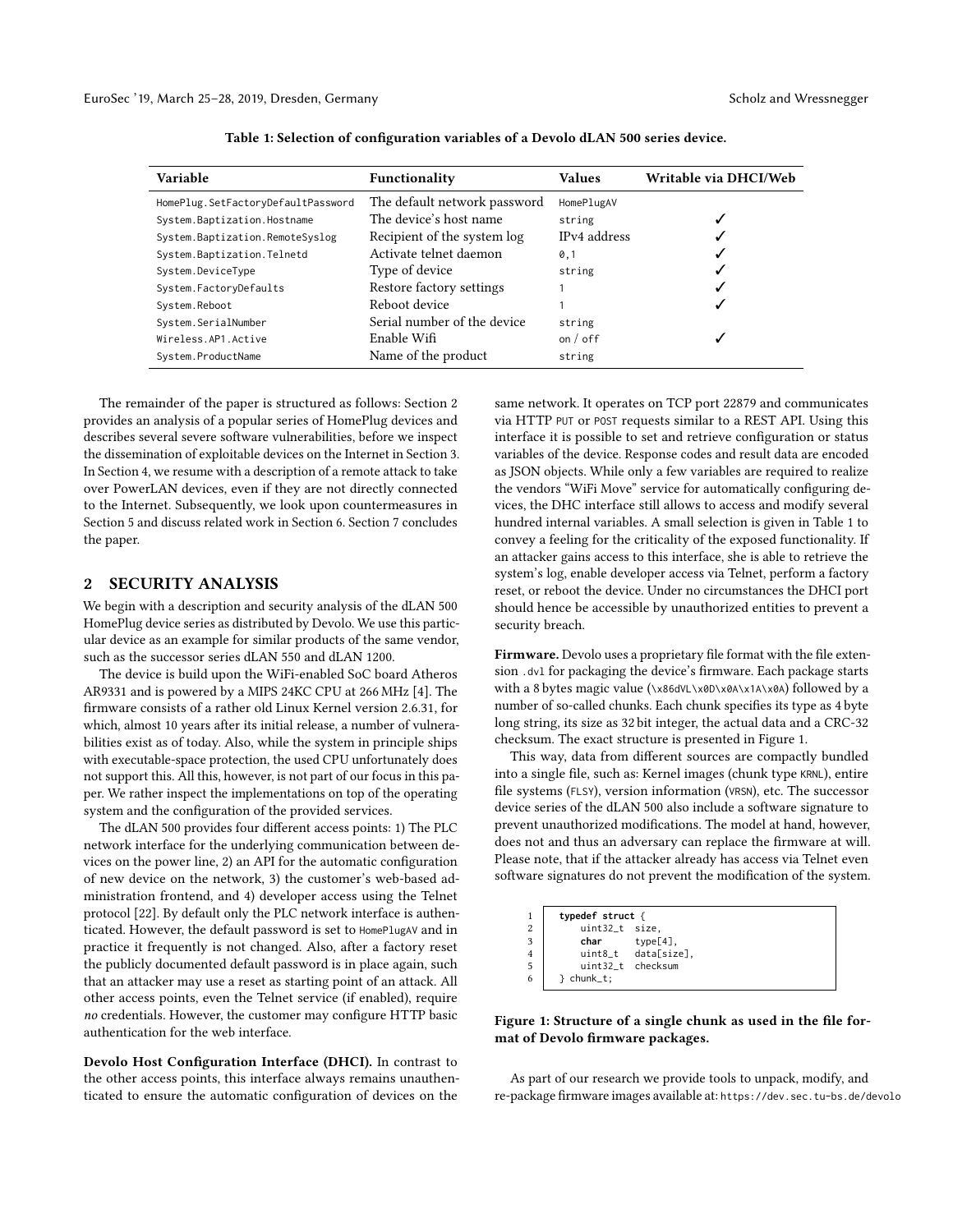# <span id="page-2-4"></span>2.1 Vulnerabilities

In the scope of our research, we have discovered vulnerabilities from different classes: 1) A cross-site scripting (XSS) attack in the web administration interface as well as a XSS filter bypass, 2) the possibility to evade the same origin policy using DNS rebinding, and 3) a denial-of-service. [Table 2](#page-2-1) summarizes our findings.

<span id="page-2-1"></span>Table 2: Discovered vulnerabilities in the most popular device in our analysis, the Devolo dLAN 500 series.

|       | Version Vulnerability | Comment                   | Fixed |
|-------|-----------------------|---------------------------|-------|
| 3.0.0 | <b>XSS</b>            | unescaped user input      |       |
| 3.2.0 | XSS filter bypass     | faulty URL decoding       |       |
| 3.2.0 | DoS                   | host name $\rightarrow$ " |       |
| 3.2.0 | DNS rebinding         | misconfiguration          |       |

<span id="page-2-2"></span>∗ Fixed in version 3.1.0

Cross-Site Scripting. Up to version 3.0.0 the web interface of the dLAN 500 series has contained a cross-site scripting vulnerability based on central parameters that are directly accessible via the web interface. In particular it has been possible to straightforwardly pass JavaScript code, embedded in script tags, to the parameters \_file, \_style, \_lang, \_page, and \_dir. Moreover, the variable \_idx has been embedded in JavaScript code, such that an attacker has been able to execute code by merely breaking out of a variable assignment: ";alert(. . . );//. Fortunately, this vulnerability has been fixed in recent versions of the firmware.

Additionally, the program that handles values from the web interface and applies them to the device (htmlmgr), implements its own URL decoding function. Unfortunately, it not only decodes hexadecimal values (up to %FF), but all two-digit combinations of [0-9a-zA-Z] after a percentage sign. As an example, the values %2S, %3C, and %ZC consequently all refer to the less than sign '<'. In combination with the cross-site scripting vulnerability described earlier, this is a potent tool for a phishing attack. How such an attack can be implemented to take over the device is described in [Section 4.](#page-3-0)

DNS Rebinding. For a successful phishing attack as suggested above it is essential to bypass the same origin policy [\[27\]](#page-5-10). This may be achieved using a cross-site scripting attack or in the absence of such, by DNS rebinding [\[16\]](#page-5-11). To mount the attack one needs to be in control of a domain, for which the adversary answers DNS requests with a low time-to-live (TTL). Using this domain the attacker also serves the initial exploit and rebinds the domain to the target IP in the local, externally not reachable, network for a second request. Thereby, it is possible to effectively bypass the same-origin policy as the browser concludes that both requests belong to the same origin (identical protocol, host, and port).

The HTTP server used by the HomePlug device implements effective counter measurements against DNS rebinding. However, per default the firmware is configured to not make use of this option.

Denial of Service. Up to the most recent version of the dLAN 500 series firmware (version 3.2.0 as of the time of writing) it is possible to cause a denial-of-service by providing faulty settings. If the host name is set to the quote character, the device's DHCP client does not assign an IP address, rendering the device unreachable. The host name is not modified during a factory reset, triggered by the reset button on the device, such that an end-user has no way of recovering the device. Further analysis has shown, that the device additionally assigns a random IP in the range 169.254.0.0/16, such that one is able to reset the values using the DHC interface. To the best of our knowledge, this however is not documented.

#### <span id="page-2-0"></span>3 DISSEMINATION

With the knowledge about the inner workings of the HomePlug device series of Devolo, we next investigate the dissemination of these devices in the wild. As PowerLAN adapters usually are not connected to the Internet, we are only able to estimate the absolute number and focus on those instances that are vulnerable.

We hence look for devices that expose the DHC interface on TCP port 22879. These are the most critical instances, as the management interface allows to take over the devices if they are not authenticated. To this end, we scan the Internet for open ports at 22879 using MASSCAN [\[11\]](#page-5-12) and ZMap [\[9\]](#page-5-13). To avoid false positives we verify that the found hosts answer with DHCI-specific JSON responses. For such devices, we then additionally check whether also the web-based administration interface is reachable. [Table 3](#page-2-3) summarizes our findings. In total, <sup>1</sup>,<sup>991</sup> HomePlug devices expose crucial remote administration functionality to the general public using the Devolo's DHC interface. This already allows an attacker to directly take over the device by starting the Telnet service with an empty password (28 % of the networks do not filter TCP port 23) or flashing a new firmware. Interestingly, only for about three quarters of these, the web page for remote administration is reachable as well. This seems to indicate a certain awareness for the fact that sensitive information is being distributed via the web interface, by simultaneously not knowing about the DHCI functionality. Only 5 % of the reachable web interfaces are protected through HTTP's basic access authentication, though.

<span id="page-2-3"></span>Table 3: Reachable HomePlug devices during our analysis.

| <b>DHCI</b> | Web           | Authenticated |  |
|-------------|---------------|---------------|--|
| 1.991       | $1,427(72\%)$ | 72(5%)        |  |

Looking at the location of the gathered IP addresses, shown in [Figure 2,](#page-3-1) reveals that affected devices are spread throughout Europe with particular prevalence in Belgium (686 devices), Germany (205), Sweden (166), and Switzerland (78). Given the fact that Devolo is a German vendor this distribution is not entirely surprising. However, the high number of occurrences in Belgium still is particular. By analyzing the landing page of the devices, we have discovered identical hardware with different vendor names. "VOO", for instance, is a Belgian cable company [\[20\]](#page-5-14), that sells re-branded HomePlug devices from Devolo alongside contracts for Internet connectivity. This suggests that we are seeing large amounts of vulnerable default configurations packaged with an average contract.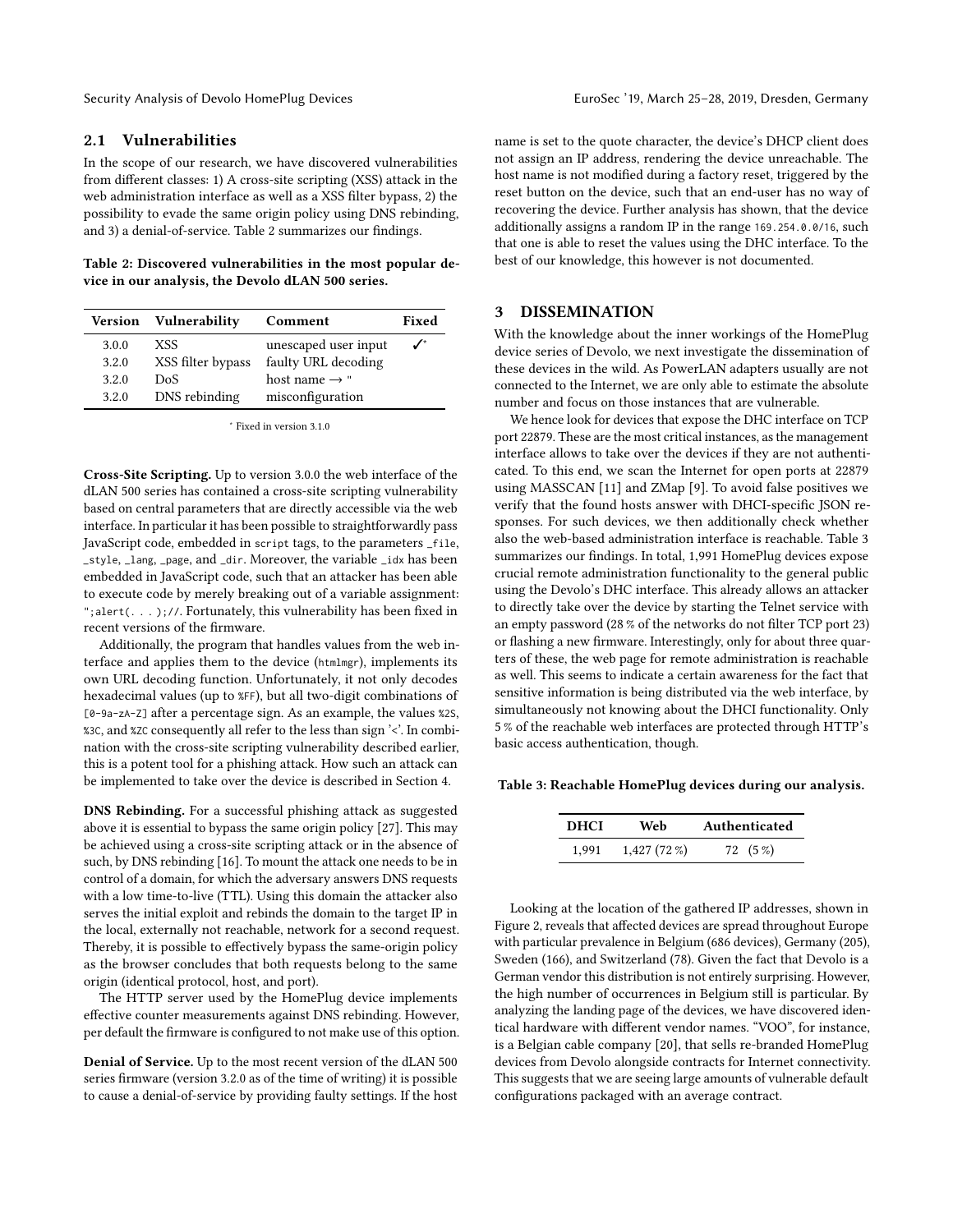<span id="page-3-1"></span>

Figure 2: Vulnerable HomePlug devices across Europe.

We further evaluate the different hardware and firmware versions that are in circulation at the time. We have discovered devices from the two most recent series (dLAN 1200 and dLAN 550) as well as the older models (dLAN 500), which we have used for our initial analysis. As the landing pages have been gathered 24 h after the initial scan, not all devices have still been reachable: 44 % of the devices apparently operate on dynamic IP addresses and therefore could not be queried. The remaining <sup>1</sup>,<sup>113</sup> devices are listed in [Table 4.](#page-3-2) Interestingly, 82–90 % of the devices run an outdated firmware. For

<span id="page-3-2"></span>Table 4: Discovered hardware and firmware versions.

|             | Firmware       |                     |                          |
|-------------|----------------|---------------------|--------------------------|
| Device      | <b>Version</b> | Latest <sup>*</sup> | # Instances              |
|             | $1.0.*$        |                     | 3 $(1%)$                 |
| 500 Series  | $1.1.*$        |                     | $(0 \%)$<br>$\mathbf{1}$ |
|             | $2.*.*$        |                     | $(0  \% )$<br>$\bf{0}$   |
|             | $3.0.*$        |                     | 131 (22 %)               |
|             | $3.1.*$        |                     | 390 (67 %)               |
|             | 3.2.0          |                     | 60 (10 %)                |
|             | $1.0.*$        |                     | 12 (11 %)                |
| 550         | $1.1.*$        |                     | 88 (77 %)                |
|             | 1.2.0          |                     | 14 (12 %)                |
|             | $1.0.*$        |                     | 42 (10 %)                |
|             | $1.1.*$        |                     | 32 (8 %)                 |
|             | $1.2.*$        |                     | 45 (10 %)                |
| 1200 Series | $1.3.*$        |                     | 128 (31%)                |
|             | $2.0.*$        |                     | 90 (22 %)                |
|             | $2.1.*$        |                     | 3 $(1%)$                 |
|             | 2.2.0          |                     | 74 (18%)                 |
|             |                |                     | $1,113(56\%)$            |

<span id="page-3-3"></span><sup>∗</sup> As of January 2019

the current device series, dLAN 550 and dLAN 1200, the most recent versions of the firmware are 1.2.0 and 2.2.0, respectively. Both have been released in August 2018, five months before our analysis. For the dLAN 500 series the release of version 3.2.0 dates back to December 2016. This clearly shows that a pull-based methodology for updating such devices (the customer needs to actively update the firmware) is not reliable for securing the system.

Moreover, for the dLAN 500 series 22 % of the discovered devices operate on firmware version 3.0.0, for which we have discovered and reported a cross-site scripting attack. This vulnerability can be used for a fully remote attack even in absence of the DHC interface as we describe in the following section, but has been fixed in subsequent versions.

#### <span id="page-3-0"></span>4 ATTACKING THE DEVICE

Finally, we present a fully remote attack against Devolo HomePlug devices, that does not rely on the DHC interface, but specially crafted phishing e-mails or web pages. We use the vulnerabilities described in [Section 2.1,](#page-2-4) that have also been reported to the vendor. The attack requires three steps: 1) Landing the attack and localizing the target, 2) taking over the device, and 3) covering up one's tracks. If the DHC interface is accessible from the Internet, as it is the case for the <sup>1</sup>,<sup>991</sup> devices we have discovered earlier, we can directly proceed with the hostile takeover.

Landing the attack. As we assume that we have no direct access an adversary is required to craft a special web page that performs the attack once it is accessed by the victim on the target network. In practice this can be achieved using spear phishing [\[15,](#page-5-15) [28\]](#page-5-16) or watering hole attacks [\[2\]](#page-5-17). This web page first scans the network for the target device, which is not accessible from the Internet but from the local network. Such rudimentary port scans can be done using JavaScript [\[12,](#page-5-18) [13\]](#page-5-19). At this point, the way forward depends on whether the web service is authenticated or not. If it is, the attacker additionally needs to rely on an existing session and Cross-Site Request Forgery [\[21,](#page-5-20) [26\]](#page-5-21). However, our study on the prevalence of HomePlug devices shows that 95 % of the web-based administration interfaces are not password protected.

Hostile Takeover. For a complete takeover of the device a new firmware may be uploaded and flashed to the memory. To this end, an existing firmware needs to be unpacked, modified and repackaged as described in [Section 2.](#page-1-0) For uploading the firmware the web interface needs to be used. This however requires to bypass the same-origin policy, for instance, using DNS rebinding [\[16\]](#page-5-11). Alternatively, one might also make use of an XSS vulnerability as available up to version 3.0.0 of the dLAN 500 series.

Cover your tracks. In order to disguise the takeover an adversary may optionally retrieve the current configuration and settings from the device before flashing a new firmware in the previous step. All settings including passwords are echoed verbatim to the system's log of the device such that it suffices to retrieve this log file. Conveniently, this is possible by setting the device's System.Baptization.RemoteSyslog variable. The value specifies the IP that should receive the log on UDP port 514. This IP is not restricted to the local network. [Figure 3](#page-4-3) shows an except of an exemplary log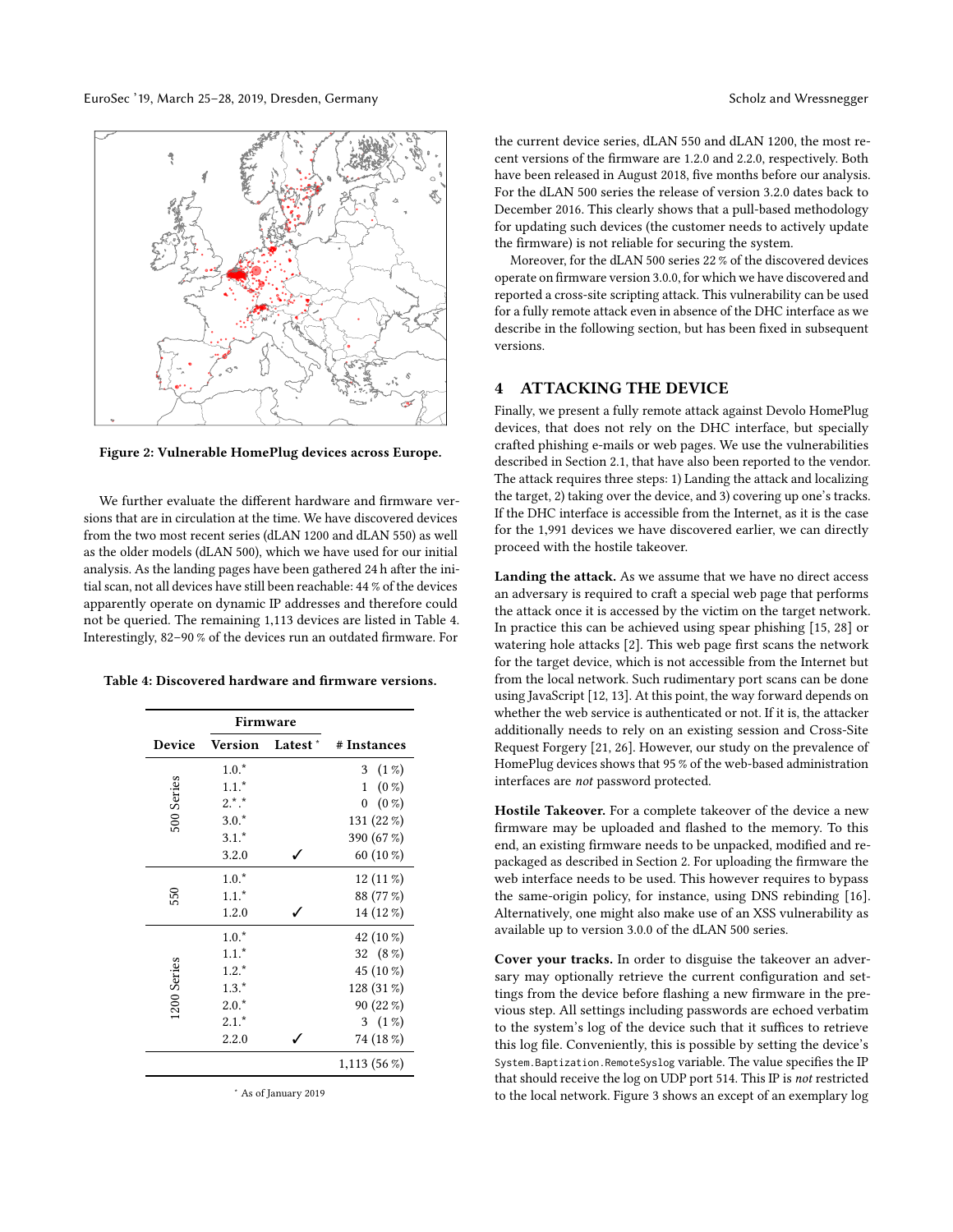output. After the reboot of the newly flashed firmware the variables can then be reset either using the DHC interface or directly via Telnet.

<span id="page-4-3"></span>1 Registered external SvcMgr: "HtmlMgr", rv=OK, internal=0x40000002 , external=0x40000001 2 SvcMgrProxy::command() is **not** implemented yet<br>3 SvcMgrHomePlug: checking for config changes 3 SvcMgrHomePlug: checking **for** config changes 4 SvcMgrProxy::command() is **not** implemented yet 5 SysMgr: WARNING! USING OLD AND UNSAFE METHOD 6 Tree::setValue( 7 **const** std::string &key='SystemPassword', 8 **const** std::string &value='Lj9AS3ihzNdy'<br>9 )!  $\begin{array}{c|c} 9 & \phantom{0} \end{array}$  )!<br>10 Size 10 Size  $0 \times 8 = 3$  ( $0 \times 8 = 3$ )<br>11 create': OK .<br>create': OK' 12 Size 0x8e3 (0x8e3) 13 | 'update': OK<br>14 | Config commi Config commit done.

Figure 3: Excerpt of a syslog as produced by the dLAN 500. Lines 5–9 show that even password are logged in clear.

#### <span id="page-4-0"></span>5 COUNTERMEASURES

For preventing a remote takeover as described in the previous section and similar attacks on the device, a number of seemingly trivial actions can be performed: First and most importantly, the DHCI remote administration interface must not be accessible externally and under no circumstances without authentication. Especially the latter impairs usability to a certain extend, but is of utmost importance. Also whitelisting communication partners can be a reasonable option. The same holds true for remote receivers of the system's log. These should be strictly constrained to the local network and ideally disabled in production at all. Also, the availability of a Telnet client in a shipped product is questionable. In case of need, access should at least be restricted. Here, the Telnet services however does not require any credentials in the default configuration.

Basic configuration measures aside, providing new software in form of an entire firmware should at any prize be signed and the signatures verified before applying any changes. In subsequent models of the vendor (550 and 1200 series) this has fortunately been implemented. Finally, the discovered vulnerabilities that allow crosssite scripting, DNS rebinding or forcing the denial-of-service of course need to be fixed. While critical and with devastating effects in the present case, such vulnerabilities are part of the process. Hence, every software vendor is advised to establish a push-based update methodology rather than relying on the customer to pull new releases, in order to be able to quickly react to incidents.

### <span id="page-4-1"></span>6 RELATED WORK

In recent years the research community has addressed several aspects of the security of smart devices and the "Internet of Things". Many security analyses show the intimidating influence of technology in our everyday life and the impact of security breaches.

For example, Ronen et al. [\[23\]](#page-5-5) demonstrate how a vulnerability in remote-controlled bulbs can be used to create an IoT worm that may blackout entire cities. Attacks however are seldom as physical as this one, but concern the security and privacy of sensitive data. Smart metering data, for instance, that directly reflect on the consumers behavior may be de-pseudonymized to certain extend using machine learning [\[17\]](#page-5-22). Moreover, Rouf et al. [\[24\]](#page-5-23) show that Automatic Meter Reading (AMR) technology to gather such data often lacks basic security mechanisms and may be subject to spoofing and privacy breaches. Fernandes et al. [\[10\]](#page-5-24), on the other hand, conduct a security analysis of the Samsung's SmartThings, that allow to interface with various devices in our home environment. Rather than individual apps and devices they inspect the underlying platform and find fundamental design flaws. Moreover, 55 % of the apps are over-privileged and run with full access to the device. While these examples address an entire different field of application as we do, they highlight situations where convenience is chosen over access control—very much like we have observed with Devolo's over-privileged DHC interface for automatically configuring new devices on the network.

Another strain of research has focused on analyzing and securing generic commodity IoT devices. Celik et al. [\[5\]](#page-5-25) present a framework for statically analyzing platform-specific source code to identify sensitive data flows that might leak information. Kim et al. [\[18\]](#page-5-26) employ formal methods to automatically analyze IoT protocols, show that especially DoS attacks are a wide-spread issue, and present a cryptographic counter measurement. Also, active vulnerability discovery has been successfully applied to IoT devices [\[6,](#page-5-27) [19\]](#page-5-28) in the past.

#### <span id="page-4-2"></span>7 CONCLUSION

Smart devices and IoT gadgets have repeatedly been reported to suffer from partly severe vulnerabilities. The omnipresence of these devices in our everyday life renders data breaches a particular serious privacy invasion. Especially troublesome are incidents, where not only a single device but the entire underlying network is compromised. We have analyzed the security of PowerLAN adapters, so-called HomePlug or PLC devices, and find a worrying state of (default) configurations, next to a number of vulnerabilities. Apparently, security and authentication have largely been neglected in favor of convenience and usability during the initial installation. We identify <sup>1</sup>,<sup>991</sup> devices that can be directly accessed and reconfigured via the Internet. Moreover, 87 % of these are not running the latest version of the firmware for the respective hardware. We have further discussed specific countermeasures for these particular devices and plead for push-based updates rather than burdening customers with the task of updating the hardware. With a more agile update methodology and consistent authentication smart devices can effectively secured.

# DISCLOSURE

All software vulnerabilities described in this paper and found as part of our research have been responsible disclosed to the vendor of the Homeplug powerline products. In total, we have reported 4 vulnerabilities and have delayed publication for an extended disclosure period of six months.